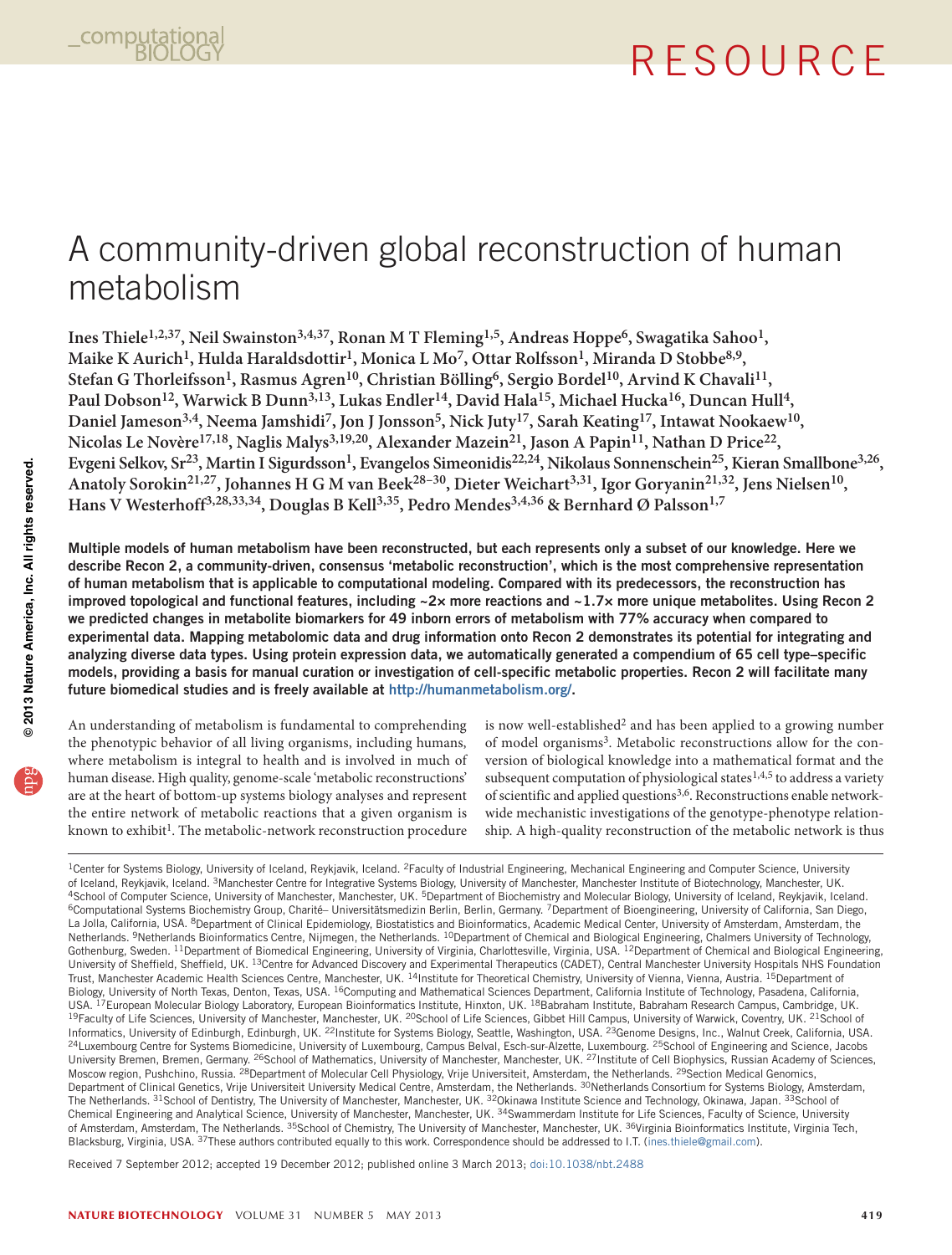

Figure 1 Overview of the community-driven reconstruction approach to assemble Recon 2. Comp. EHMN, compartmentalized EHMN; and hs\_sIEC611, small intestinal enterocyte reconstruction.

that models acylcarnitine and fatty-acid oxidation (Ac-FAO) has recently been published<sup>8</sup>, which includes the metabolic surroundings of many biomarkers measured in the worldwide newborn screening program<sup>21</sup>. Recon 1 has also been used for the automated generation of cell-specific and tissue-specific models using various 'omics' data sets<sup>22,23</sup>, and to generate metabolic reconstructions semiautomatically for other mammals, such as the mouse<sup>24</sup>.

It is clear that 'competing' (that is, different) reconstructions and reconstruction approaches coexist, but all have the common goal of providing an up-to-date, comprehensive and high-quality reconstruction, either at the global or cell-specific scale. Rather than continuing to duplicate efforts, a substantial fraction of the community has pooled resources to generate a consensus human metabolic reconstruction from many of the sources cited above.

Here we describe Recon 2, a community-driven expansion of the global human metabolic reconstruction, Recon 1. Much of this expansion was performed at reconstruction 'jamboree' meetings<sup>25</sup>, focused events at which domain experts apply their knowledge to refine and consolidate biochemical knowledge from existing reconstructions and published literature. Members of the *Saccharomyces cerevisiae*26,27 and *Salmonella typhimurium* LT2 (ref. 28) communities have used such a jamboree approach. The jamboree events provided the opportunity to establish common standards (and suitable links to other databases) for the consensus reconstruction and the format of its content, to simplify its reuse and extension, and to increase its transparency and commitment to its development via participation of many stakeholders in the community. Here we also demonstrate the improved predictive capability of Recon 2 over that of its predecessor. We mapped exometabolomic data29 onto Recon 2 and used proteomics data to generate cell type–specific metabolic models, which we then investigated for their functional properties.

#### RESULTS Reconstruction approach

|  |  |  |  | Table 1 Comparison of major features of Recon 2 and its predecessor Recon 1 |
|--|--|--|--|-----------------------------------------------------------------------------|
|--|--|--|--|-----------------------------------------------------------------------------|

| Transport, absorption<br>Consistency<br>Debugging,<br>testing<br>validation<br>Recon <sub>2</sub><br>Figure 1 Overview of the community-driven reconstruction approach<br>to assemble Recon 2. Comp. EHMN, compartmentalized EHMN; and<br>hs_sIEC611, small intestinal enterocyte reconstruction. |                                                                                                       | approach. The jamboree events provided the opportunity to establish<br>common standards (and suitable links to other databases) for the con-<br>sensus reconstruction and the format of its content, to simplify its reuse<br>and extension, and to increase its transparency and commitment to its<br>development via participation of many stakeholders in the community.<br>Here we also demonstrate the improved predictive capability of Recon<br>2 over that of its predecessor. We mapped exometabolomic data <sup>29</sup> onto<br>Recon 2 and used proteomics data to generate cell type-specific metabolic<br>models, which we then investigated for their functional properties. |                                 |                                   |
|---------------------------------------------------------------------------------------------------------------------------------------------------------------------------------------------------------------------------------------------------------------------------------------------------|-------------------------------------------------------------------------------------------------------|---------------------------------------------------------------------------------------------------------------------------------------------------------------------------------------------------------------------------------------------------------------------------------------------------------------------------------------------------------------------------------------------------------------------------------------------------------------------------------------------------------------------------------------------------------------------------------------------------------------------------------------------------------------------------------------------|---------------------------------|-----------------------------------|
| of interest to the community of researchers focused on the systems                                                                                                                                                                                                                                |                                                                                                       | <b>RESULTS</b>                                                                                                                                                                                                                                                                                                                                                                                                                                                                                                                                                                                                                                                                              |                                 |                                   |
| biology of metabolism of a target organism.                                                                                                                                                                                                                                                       | <b>Reconstruction approach</b><br>To assemble Recon 2, we added metabolic information present in four |                                                                                                                                                                                                                                                                                                                                                                                                                                                                                                                                                                                                                                                                                             |                                 |                                   |
| Of the reconstructions of human metabolism that have appeared to                                                                                                                                                                                                                                  |                                                                                                       |                                                                                                                                                                                                                                                                                                                                                                                                                                                                                                                                                                                                                                                                                             |                                 |                                   |
| date, perhaps the most widely used is Recon 1 (ref. 7), which represents                                                                                                                                                                                                                          |                                                                                                       | different resources (EHMN <sup>17</sup> , HepatoNet1 (ref. 18), Ac-FAO module <sup>8</sup>                                                                                                                                                                                                                                                                                                                                                                                                                                                                                                                                                                                                  |                                 |                                   |
| a knowledgebase and has also been converted                                                                                                                                                                                                                                                       |                                                                                                       |                                                                                                                                                                                                                                                                                                                                                                                                                                                                                                                                                                                                                                                                                             |                                 |                                   |
| into many predictive models. These models                                                                                                                                                                                                                                                         |                                                                                                       | Table 1 Comparison of major features of Recon 2 and its predecessor Recon 1                                                                                                                                                                                                                                                                                                                                                                                                                                                                                                                                                                                                                 |                                 |                                   |
| have been used for various biomedical appli-                                                                                                                                                                                                                                                      | Property                                                                                              |                                                                                                                                                                                                                                                                                                                                                                                                                                                                                                                                                                                                                                                                                             | Recon 1                         | Recon 2                           |
| cations, including the prediction of biomark-                                                                                                                                                                                                                                                     | Total number of reactions                                                                             |                                                                                                                                                                                                                                                                                                                                                                                                                                                                                                                                                                                                                                                                                             | 3,744                           | 7,440                             |
| ers for inborn errors of metabolism (IEMs) <sup>8</sup> ,                                                                                                                                                                                                                                         | Total number of metabolites                                                                           |                                                                                                                                                                                                                                                                                                                                                                                                                                                                                                                                                                                                                                                                                             | 2,766                           | 5,063                             |
| cancer drug targets <sup>9,10</sup> and off-target drug                                                                                                                                                                                                                                           | Number of unique metabolites                                                                          |                                                                                                                                                                                                                                                                                                                                                                                                                                                                                                                                                                                                                                                                                             | 1,509                           | 2,626                             |
| effects <sup>11</sup> . Moreover, they have been used to                                                                                                                                                                                                                                          | Number of metabolites in extracellular space                                                          |                                                                                                                                                                                                                                                                                                                                                                                                                                                                                                                                                                                                                                                                                             | 404                             | 642                               |
| evaluate missing metabolic functions system-                                                                                                                                                                                                                                                      | Number of metabolites in cytoplasm                                                                    |                                                                                                                                                                                                                                                                                                                                                                                                                                                                                                                                                                                                                                                                                             | 995                             | 1,878                             |
| atically <sup>12,13</sup> and to model host-microbe inter-                                                                                                                                                                                                                                        | Number of metabolites in mitochondrion                                                                |                                                                                                                                                                                                                                                                                                                                                                                                                                                                                                                                                                                                                                                                                             | 393                             | 754                               |
|                                                                                                                                                                                                                                                                                                   | Number of metabolites in nucleus                                                                      |                                                                                                                                                                                                                                                                                                                                                                                                                                                                                                                                                                                                                                                                                             | 95                              | 165                               |
| actions <sup>14,15</sup> . These studies demonstrated the                                                                                                                                                                                                                                         | Number of metabolites in endoplasmic reticulum                                                        |                                                                                                                                                                                                                                                                                                                                                                                                                                                                                                                                                                                                                                                                                             | 235                             | 570                               |
| potential of metabolic modeling to advance                                                                                                                                                                                                                                                        | Number of metabolites in peroxisome                                                                   |                                                                                                                                                                                                                                                                                                                                                                                                                                                                                                                                                                                                                                                                                             | 143                             | 435                               |
| understanding of human metabolism in                                                                                                                                                                                                                                                              | Number of metabolites in lysosome                                                                     |                                                                                                                                                                                                                                                                                                                                                                                                                                                                                                                                                                                                                                                                                             | 217                             | 302                               |
| health and disease.                                                                                                                                                                                                                                                                               | Number of metabolites in Golgi apparatus                                                              |                                                                                                                                                                                                                                                                                                                                                                                                                                                                                                                                                                                                                                                                                             | 284                             | 317                               |
| Various reconstructions of the human meta-                                                                                                                                                                                                                                                        | Number of transcripts                                                                                 |                                                                                                                                                                                                                                                                                                                                                                                                                                                                                                                                                                                                                                                                                             | 1,905                           | 2,194                             |
| bolic network exist, with only partially over-                                                                                                                                                                                                                                                    | Number of unique genes                                                                                |                                                                                                                                                                                                                                                                                                                                                                                                                                                                                                                                                                                                                                                                                             | 1,496                           | 1,789                             |
|                                                                                                                                                                                                                                                                                                   | Number of subsystems                                                                                  |                                                                                                                                                                                                                                                                                                                                                                                                                                                                                                                                                                                                                                                                                             | 90 <sup>a</sup>                 | 99                                |
| lapping content (ref. 16 and Supplementary                                                                                                                                                                                                                                                        | Number of blocked reactions (% of all reactions)<br>Number of dead-end metabolites                    |                                                                                                                                                                                                                                                                                                                                                                                                                                                                                                                                                                                                                                                                                             | 1,270 (34%)<br>339 <sup>b</sup> | 1,603 (22%)<br>1,176 <sup>b</sup> |
| Note 1). In addition to Recon 1, a global human                                                                                                                                                                                                                                                   | Size of $S^c$ ( <i>m</i> ; <i>n</i> )                                                                 |                                                                                                                                                                                                                                                                                                                                                                                                                                                                                                                                                                                                                                                                                             | 2,766; 3,744                    | 5,063; 7,440                      |
| metabolic reconstruction, EHMN (Edinburgh                                                                                                                                                                                                                                                         | Number of linearly independent mass balances                                                          |                                                                                                                                                                                                                                                                                                                                                                                                                                                                                                                                                                                                                                                                                             | 1,070                           | 2,774                             |
| Human Metabolic Network) <sup>17</sup> , has also been                                                                                                                                                                                                                                            | Sparsity (% of nonzero entries in S)                                                                  |                                                                                                                                                                                                                                                                                                                                                                                                                                                                                                                                                                                                                                                                                             | 0.1385                          | 0.0837                            |
| published. Manually curated cell type-specific                                                                                                                                                                                                                                                    | Number of accomplished metabolic tasks                                                                |                                                                                                                                                                                                                                                                                                                                                                                                                                                                                                                                                                                                                                                                                             | 294                             | 354                               |
| reconstructions are also available, including the                                                                                                                                                                                                                                                 | Mapped IEMs (% of all IEMs)                                                                           |                                                                                                                                                                                                                                                                                                                                                                                                                                                                                                                                                                                                                                                                                             | 233 (71%)                       | 248 (76%)                         |
| comprehensive reconstruction of human hepa-                                                                                                                                                                                                                                                       | Number of unique genes causing IEMs                                                                   |                                                                                                                                                                                                                                                                                                                                                                                                                                                                                                                                                                                                                                                                                             | 255                             | 272                               |
|                                                                                                                                                                                                                                                                                                   | Number of IEMs affecting metabolic tasks (% of effective IEMs)                                        |                                                                                                                                                                                                                                                                                                                                                                                                                                                                                                                                                                                                                                                                                             | 71 (36%)                        | 98 (44%)                          |
| tocytes, HepatoNet1 (ref. 18), a small intestinal<br>enterocyte reconstruction <sup>19</sup> and other metabolic<br>models for macrophages <sup>14</sup> , hepatocytes <sup>20</sup> and<br>kidney cells <sup>11</sup> . Moreover, a module for Recon 1                                           |                                                                                                       | aBased on the subsystems categories defined for Recon 2. bAll but 32 dead-end metabolites Recon 1 have been resolved in<br>Recon 2. Addition of new reactions and pathways (mostly from EHMN) led to the introduction of new dead-end metabolites,<br>which was a starting point for subsequent curation efforts. "The stoichiometric matrix (S) consists of m rows, each representing<br>a single metabolite and n columns, each representing a single reaction. When a metabolite participates in a reaction the<br>corresponding cell in the S matrix has a negative nonzero entry for substrates and a positive nonzero entry for products.                                             |                                 |                                   |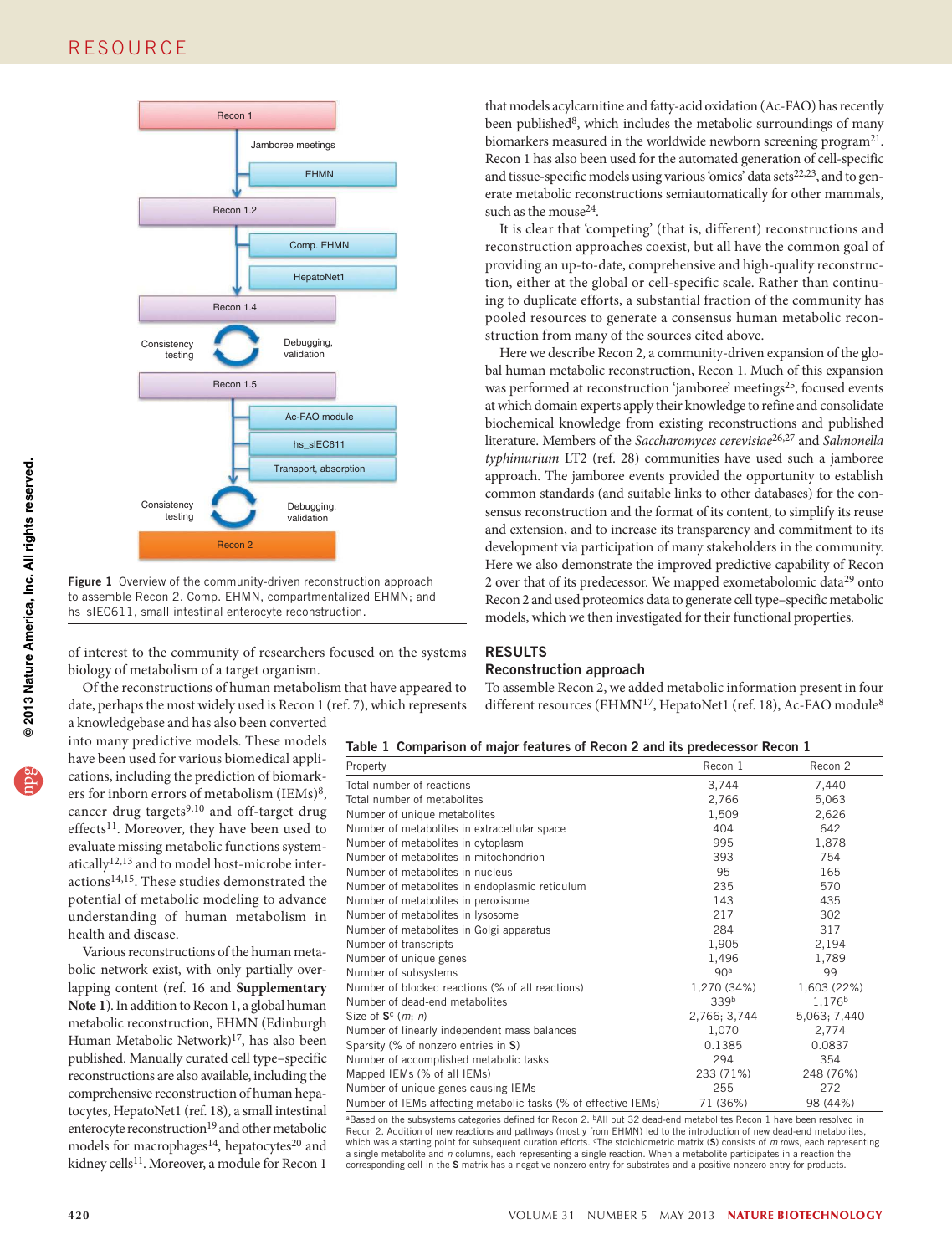# **RESOURCE**



Figure 2 Pathway coverage in Recon 1 and Recon 2. Only pathways with added reaction content in Recon 2 are shown. The 29 pathways that have identical reaction content in both reconstructions are not shown.

and the human small intestinal enterocyte reconstruction<sup>19</sup>) to the content of Recon 1 following a step-wise process (**Fig. 1**). We added more than 370 transport and exchange reactions, based on a review of literature. We applied unambiguous third-party identifiers for cellular compartments, metabolites, enzymes and reactions. We mapped the content from the DrugBank<sup>30</sup> database, which lists experimental and US Food and Drug Administration−approved drugs, to individual enzymes and reactions. Ninety-five percent of metabolic reactions were mass-balanced and charge-balanced5,31 (**Supplementary Table 1**), except for those containing metabolites that have either no defined chemical formula or a generic formula. We tested Recon 2 for self consistency<sup>2</sup>, a process that included gap analysis<sup>2</sup> and leak tests<sup>32</sup>.

## Benchmarking Recon 2 against Recon 1

Recon 2 accounts for 1,789 enzyme-encoding genes, 7,440 reactions and 2,626 unique metabolites distributed over eight cellular compartments, which is a large increase in comprehensiveness relative to Recon 1 (**Table 1**). Such an increase in scope does not necessarily constitute an

improvement in utility over the previous version: expanding the reconstruction to resolve existing gaps and dead-end metabolites may introduce additional gaps and dead ends elsewhere. To demonstrate an improvement of the network, both coverage and functional improvements must be considered.

To quantify the overall improvements achieved through the community-driven expansion and refinement in the global human metabolic reconstruction, we compared the information coverage, topological and functional properties of Recon 2 with those of Recon 1 (**Table 1**). The reaction content was almost doubled, much of which belonged to one of the nine new pathways (**Fig. 2**). Moreover, 62% (61/99) of the existing pathways have been expanded in Recon 2, and reaction coverage in 29 pathways, accounting for 16.5% (1,231/7,440) of the reactions, remained unchanged. A total of 307 dead-end metabolites (metabolites that are either only produced or only consumed in the reconstruction) from Recon 1 were resolved in Recon 2, whereas 32 remained as participants in only one reaction. As a result of the expansion, 1,144 new dead-end metabolites, mostly from EHMN, were introduced. These will need to be connected to the rest of the network in subsequent efforts. Blocked reactions cannot carry a nonzero flux in any steady-state condition because they contain one or more dead-end metabolites or are in a linear pathway with such reactions. The expanded coverage of metabolic information resolved 827 blocked reactions present in Recon 1, and 443 blocked reactions remained (**Table 1**). The number of remaining and new blocked reactions and dead-end metabolites highlights that this current update is not intended to be the final compendium of human metabolism, but it is a major advance over Recon 1 and represents our current, continually evolving knowledge.

A metabolic task is defined as a nonzero flux through a reaction or through a pathway leading to the production of a metabolite B from a metabolite A. Examples of such tasks include the synthesis of all known precursors to produce a cell (biomass reaction; **Supplementary Note 2**) and the generation of energy via oxidative phosphorylation or fermentation (**Supplementary Table 2**). A total of 354 metabolic tasks were defined. Although a particular cell type is not capable of fulfilling all these metabolic tasks, Recon 2 should be able to fulfill these tasks because it is a global metabolic reconstruction. Recon 2 carried a nonzero flux for all tasks, compared with Recon 1, which achieved this functionality for only 83% of the tasks (**Table 1**).

To benchmark the models derived from both reconstructions against an independent data set, we used a manually assembled compendium of IEMs<sup>8</sup> as a gold standard. This compendium accounts for 330 IEMs, such as phenylketonuria and orotic aciduria, along with their known metabolite biomarkers. As Recon 2 captured more metabolic genes, more IEMs could be mapped (**Table 1**).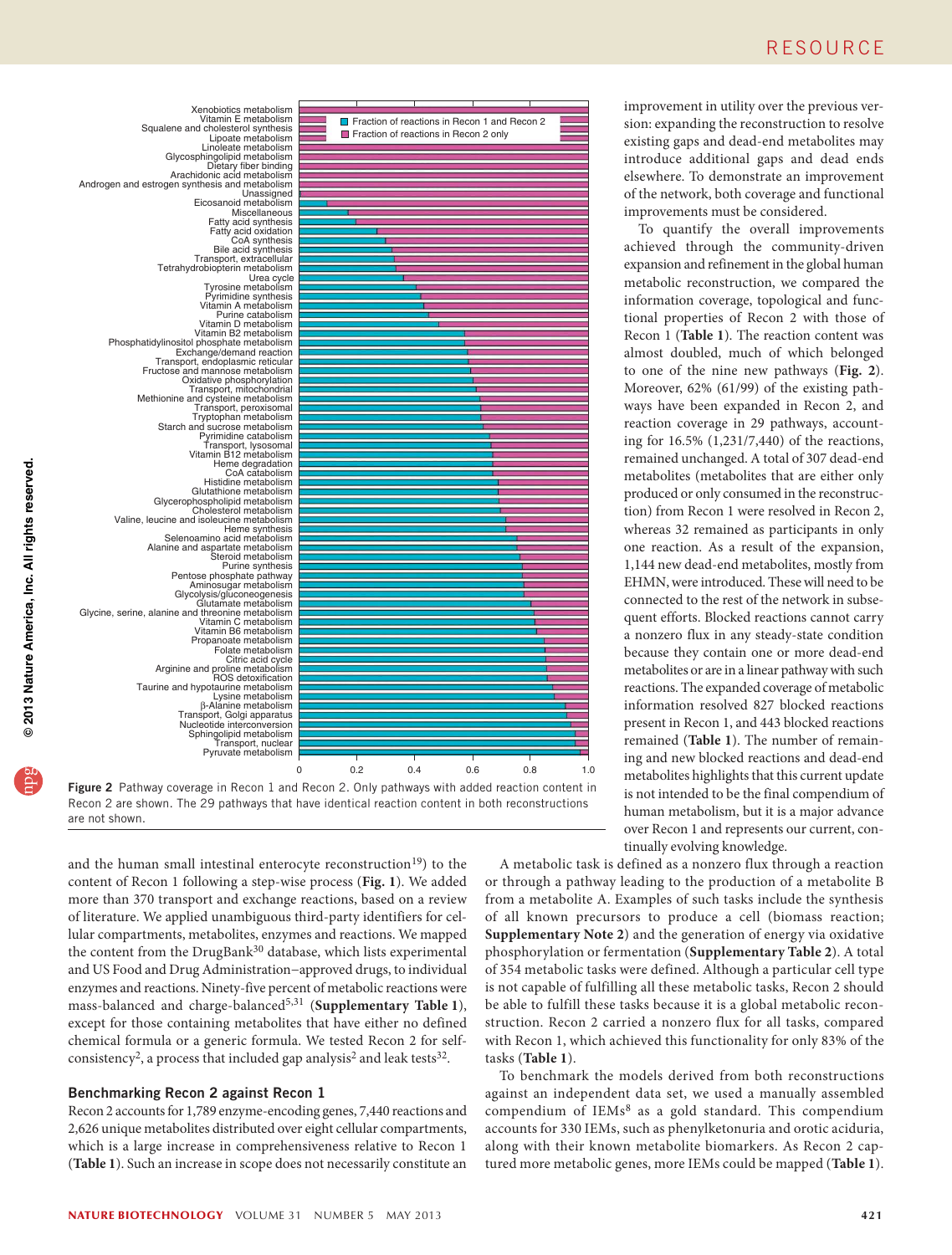# **RESOURCE**

Figure 3 Predicted biomarkers for IEMs. (a) Comparison of the prediction accuracy of Recon 1 and Recon 2 against the gold standard<sup>8</sup>. (b) Correct and incorrect predictions. IEMs and biomarkers are sorted by subsystem. Bright yellow, amino-acid metabolism; green, central metabolism; blue, hormones; yellow, lipid metabolism; pink, nucleotide metabolism; lilac, vitamin and cofactor metabolism. Blue and red shading corresponds to predicted increase and decrease in biomarker, respectively. Blue and red lines represent reported increase and decrease of the biomarker in plasma, respectively. 34dhphe, 3,4-dihydroxy-Lphenylalanine; 3mlda, 3-methylimidazoleacetic acid; 5htrp, 5-hydroxy-L-tryptophan; bhb, (R)-3-hydroxybutanoate; tetdec2crn, tetradecadienoyl carnitine; tetdece1crn, tetradecenoyl carnitine. (See Supplementary Table 5 for complete names of the IEMs.)

In Recon 2, almost all of the mapped IEMs affected the reaction activity, as no complementary isoenzymes are known for the absent enzymes (consistent with their occurrence as IEMs). We compared the predictive potential of Recon 2 and Recon 1 for associated biomarkers for the mapped IEMs (**Fig. 3**), in a process analogous to gene deletion studies in microbial modeling. Recon 2 predicted 54 reported biomarkers for 49 different IEMs, with an accuracy of 77%. The coverage of predicted biomarkers and the accuracy was much lower for Recon 1, with 31 reported biomarkers for 29 IEMs and an accuracy of 63% (**Fig. 3**). This comparison demonstrates that the increased

scope of Recon 2 led to a higher coverage of IEM-related biomarkers mapped and to an increase in predictive power.

Based on the accurate predictive capability of Recon 2 for biomarkers and for the metabolic tasks, the benchmarking demonstrated an increase in both scope and predictive accuracy of Recon 2 relative to its predecessor.

### Recon 2 captures the majority of known exometabolites

Recon 2 accounts for 642 extracellular metabolites, which should be found in cell culture medium and in biofluids such as plasma and urine. When comparing these extracellular metabolites with a reported subset of a cancer exometabolome<sup>33</sup> consisting of 140 metabolites, the majority of the metabolites were indeed present in the extracellular compartment (**Fig. 4a** and **Supplementary Table 3**). Using a flux variability analysis<sup>34</sup>, we predicted *in silico* the uptake and release profile of Recon 2. Recon 2 had high sensitivity in predicting correctly the uptake and release for 91 metabolites (sensitivity values of 0.92 and 0.94, respectively; **Supplementary Table 3**). However, the capability of Recon 2 to predict true negatives (that is, metabolites that cannot be taken up or released) was very low. For instance, 14% (13/91) of the metabolites could not be released by any of the tested cancer cell lines, whereas all but one metabolite was released *in silico.* As Recon 2 represents the combined metabolic capability of all cells in the human body, not just of neoplastic cells, the low sensitivity is expected. The mismatches could be used to guide the assembly of cancer-specific metabolic models or to refine an existing cancer metabolic model<sup>9</sup>.



It is noteworthy that Recon 2 contains many more extracellular metabolites (551), which were not seen in the experimental exometabolome, presumably in part because of the targeted liquid chromatography–tandem mass spectrometry method used<sup>33</sup>, as more than 1,000 metabolite peaks can easily be observed in human serum<sup>35</sup>.

We also compared the Recon 2 exometabolome and the metabolites reported in the Human Metabolome Database (HMDB)<sup>36</sup> as being detectable in biofluids (**Fig. 4b**). Biofluid information could be found for about half of the metabolites in Recon 2 identified in the HMDB. About 44% of these metabolites were also present in the extracellular compartment, indicating that there are still some transport and metabolic routes missing in Recon 2.

In summary, Recon 2 captured many of the reported exometabolites and biofluid metabolites, illustrating its comprehensiveness and the value of annotating with multiple metabolite identifiers, permitting the integration of data from many sources.

#### Generation of draft, cell type–specific models

A metabolic reconstruction is unique to a genome, and thus to an organism, but condition-specific constraints can be applied to create a condition-specific model from the reconstruction. Thus, one reconstruction can give rise to many models. We mapped expression data from the Human Protein Atlas<sup>37</sup> for 65 cell types, capturing information for 25% (451/1,789) of the unique gene products in Recon 2 (**Supplementary Fig. 1**). These data were used together with a published algorithm<sup>5,38</sup> to generate 65 draft cell type-specific metabolic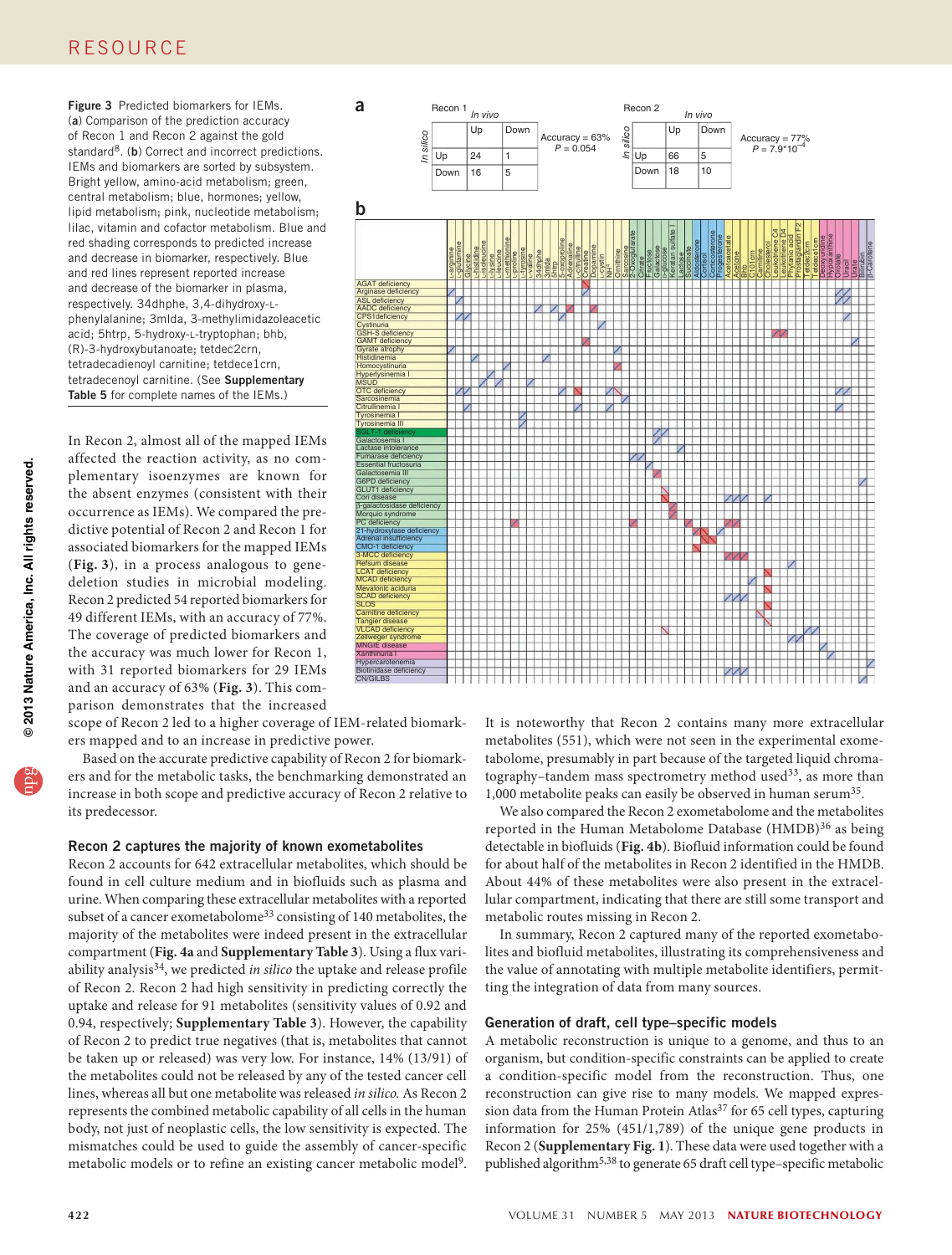# **RESOURCE**

Figure 4 Comparison of metabolomic data with the extracellular metabolites present in Recon 2 metabolites. (a) Comparison with the cancer exometabolome33 (see Supplementary Table 3 for a breakdown of the 18 cancer exometabolites that are absent from Recon 2, the 31 for which no exchange reaction is present, and the 91 for which uptake or release profile comparisons could be performed). (b) Comparison with the HMDB<sup>36</sup> (see Supplementary Fig. 6).

models consisting of  $2,426 \pm 467$  reactions ( $\pm$  s.d.) and  $1,262 \pm 204$  transcripts (**Fig. 5**). Of the 593 core reactions present in all cell-type models, more than half of them were transport reactions (**Supplementary Table 4**). Furthermore, 33% (2,463/7,440) of the Recon 2 reactions appeared in none of the cell-type models, with almost 40% (968/2,463) of those belonging to the subsystem 'lipids' (**Supplementary Fig. 2**). Based on the cell type–specific models, 26% (457/1,789) of the genes in Recon 2 represent the core genes (that is, they were found in all cell type–specific models), and 58% of the genes were part of two or more models. Only 32 genes were specific to a particular cell type–specific model. The remaining 14% (245/1,789) of the genes were not captured by any cell type–specific model. The glandular-cell models were highly correlated based on presence and absence of genes and reactions, whereas epithelial-cell models were less correlated (**Supplementary Figs. 3**,**4**). Overall, we observed higher correlation on the subsystems level with the 'transport' subsystem being the most correlated one, highlighting the importance of nutrient uptake and secretion for cellular function (**Supplementary Figs. 3**,**5**).

The automatically generated hepatocyte model captured 61% (1,109/1,823) of the reactions present in a published hepatocyte model<sup>20</sup>, whereas 64%  $(1,932/3,041)$  of this model's reactions were not in the published model. When comparing our draft hepatocyte model with the published hepatocyte model, HepatoNet1 (ref. 18), 1,098 reactions were present in both, whereas 64% (1,943/3,041) were unique to our model and 57% (1,441/2,539) of reactions were unique to HepatoNet1. Such discrepancies between our draft model and the published cell-type models may serve as an indication of areas of attention for subsequent manual curation and assessment.





We investigated the metabolic tasks that each cell type–specific model can perform. On average, the cell type–specific models had nonzero flux for  $174 \pm 32$  of 354 metabolic tasks. Thirty-one metabolic tasks could be carried out by all such models, many of which tested different aspects of amino-acid metabolism, and 44 metabolic

> tasks had a zero flux for all models. Of all of these models, only the hepatocyte model could generate urea, via the urea cycle, which is consistent with current knowledge. Small intestinal enterocytes are also capable of urea synthesis but are currently not captured by the Human Protein Atlas<sup>37</sup>. Notably, 25% (16/65) of the models had a nonzero flux through the biomass reaction, which means that these models contain all necessary reactions either to take up or synthesize all the precursors defined in the biomass reaction.

> Figure 5 Summary properties of the 65 draft cell type–specific models. (a) Distribution of reaction (left) and genes (right) across the models. (b) The protein expression data captured proteins from all subsystems almost evenly. In contrast, most of reactions in the core reaction set, consisting of 593 reactions, belonged to the transport subsystem. The second largest subsystem in Recon 2, lipid metabolism, represented only a small fraction of the core reaction set.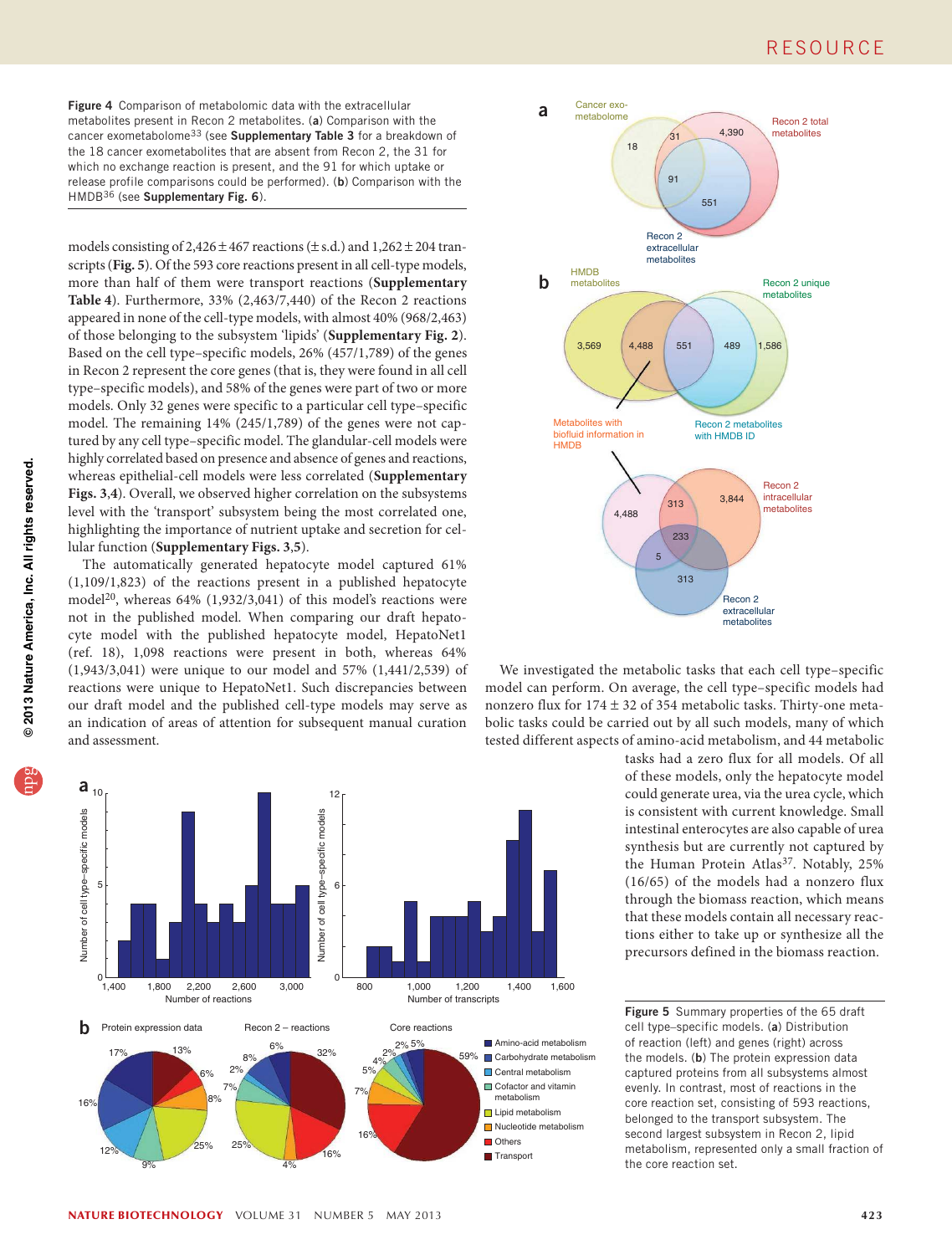### Recon 2 includes mappings of drug actions to enzymes

Recon 2 includes 2,657 metabolic enzymes and 1,052 enzymatic complexes, many of which are known drug targets. We queried DrugBank<sup>30</sup>, a comprehensive resource that includes drug-to-enzyme mappings for >6,000 small-molecule and peptide or protein drugs, to allow drugs (and their actions) to be mapped to the enzymes of Recon 2. We found that 1,290 drugs were mapped to 308 enzyme and enzymatic complexes. This equated to 3,168 drug-enzyme or drug-complex interactions, of which 841 were specified as inhibitory. These mappings are included in both the global reconstruction and the cell type–specific models, providing a starting point for the simulation of drug actions with both constraint-based and kinetic modeling<sup>1,39,40</sup>.

#### **DISCUSSION**

Our results illustrate that (i) Recon 2 is a comprehensive metabolic resource and serves as an effective predictive model; (ii) mapping of exometabolomic data onto Recon 2 provides a starting point for further iterative expansion and refinement; (iii) protein expression data and Recon 2 can be used to generate draft cell type–specific metabolic models; and (iv) comparative analysis of cell type–specific models provides insight into alternate metabolic strategies.

The metabolic reconstruction process is inherently iterative, as increasing biochemical and genomic knowledge is generated about the target organism over time. This calls for periodic updates and expansion in the coverage and content of a reconstruction<sup>2</sup>; thus we adopted the 'Recon 1' and 'Recon 2' naming convention in analogy with the 'build *X*' convention for the assembly of the human genome sequence and similar conventions used in the naming of iteratively released metabolic reconstructions in yeast<sup>27</sup>. The published resources for human metabolism differ in syntax and content; for instance, a comparison of five different resources revealed that only a small number of overlapping reactions were present in all resources (ref. 16 and **Supplementary Note 1**). These discrepancies make it difficult to compare and combine metabolic reconstructions. We overcame this issue by manually curating overlapping entries. The presented consensus reconstruction of human metabolism is fully semantically annotated $41$  with references to persistent and publicly available chemical and gene databases, unambiguously identifying its components and increasing its applicability for thirdparty users (including automated processing by software). Moreover, the work expanded beyond combining existing resources, by adding transport and absorption reactions known to occur in epithelial cells of the gastrointestinal tract and the renal tubules. Drug information was mapped from DrugBank30, providing a comprehensive starting point to investigate off-target effects of drugs $^{11}$  or to obtain information on known drugs for drug target predictions studies<sup>9</sup>.

We improved the predictive potential of Recon 2 through the addition of new content. The number of IEMs that Recon 2 captured and the accurate prediction of known biomarkers (**Fig. 3**) demonstrate the substantial functional advancement achieved through the expansion and refinement. We illustrated the potential of the constraint-based modeling approach by generating a global model, not tailored to a particular application, which can nonetheless predict accurately many distinct biomarkers for many IEMs. In addition, Recon 2 also predicted some previously undescribed biomarkers, which have not yet been measured<sup>8</sup>. With the increasing sophistication of targeted metabolomic approaches<sup>42</sup>, biomarker predictions may help to guide such analyses. Additionally, large cohort studies have started to connect genotype with metabotype<sup>43</sup>. As Recon 2 captures most of the measured metabolites, it provides a resource for investigating the connection between genotype and metabotype and ultimately phenotypes based on these data.

We mapped two large-scale exometabolome resources to Recon 2, showing that Recon 2 captures most of the exometabolites and biofluid metabolites reported therein. Although this illustrated the comprehensiveness of the reconstruction, it also highlighted that the information content in the reconstruction is still not complete. Many algorithms exist that may assist in proposing missing metabolic and transport reactions in Recon 2 and thus aid subsequent manual curation (**Supplementary Note 3**) 12,13,44. It is also clear that reported biofluid metabolites<sup>36</sup> might be of dietary and/or microbial origin, as the mammalian gut microbiota has been found to affect blood composition45 and metabolism46 substantially. To determine the origin of the biofluid metabolites, a comprehensive computational model accounting for microbial metabolism, human metabolism and dietary composition is needed.

Recon 1 has been used together with omics data to generate comprehensive sets of draft cell type-specific metabolic reconstructions<sup>23,38</sup>. We mapped data from the Human Protein Atlas<sup>37</sup> onto Recon 2 to generate 65 cell type–specific metabolic models automatically. Although protein expression data were available for only one-quarter of the Recon 2 gene products, to our surprise the draft cell type–specific models contained many reactions and genes (**Fig. 5**). The size of many published cell type–specific models, which have been at least in part generated automatically, is comparable<sup>23,37</sup>. In a comparison of our automatically generated hepatocyte model with two published models<sup>18,20</sup>, we found reasonable overlap, even though these models were assembled using different methods and information. Our automatically generated hepatocyte model contained alternate reactions, which reflect the proteomic input data and the algorithm used. For instance, the protein expression data were limited to those that had a high confidence level, but by including lower-confidence expression data, combined with a weighting scheme, one may obtain alternate draft models. Moreover, the algorithmic approach currently does not consider transcriptional regulation, thermodynamic constraints and the synthesis cost for each enzyme and its building blocks. Ultimately, manual inspection and curation will be necessary to obtain more versatile, comprehensive, predictive cell type–specific models.

To assess the functionality of the automatically generated cell type– specific models, we tested 354 metabolic tasks. One-quarter of the models could produce all defined biomass precursors, thus enabling them to simulate cell growth. A review of literature revealed that some of these cell types are indeed known to divide *in vivo* upon injury or induction by specific growth factors. The protein expression data are generated in many cases on tissue biopsies. The growth capabilities could not have been determined from the omics data alone, and this highlights the importance of computational modeling to analyze experimental data. Moreover, the metabolic activity profile, combined with the set of active exchange reactions, could be compared with cell type–specific literature to evaluate the correctness of the metabolic content of each model and to refine the models by enabling or disabling additional tasks, exchange reactions and metabolic content.

We anticipate that, as a result of the improvements over its predecessor, Recon 2 will be widely used and will enable the exploration of new frontiers in research in human metabolism and its role in health and disease. The global model is available via a database at http://humanmetabolism.org/, in SBML format at Biomodels (http://identifiers.org/biomodels.db/MODEL1109130000) and as **Supplementary Data 1**.

## **METHODS**

Methods and any associated references are available in the online version of the paper.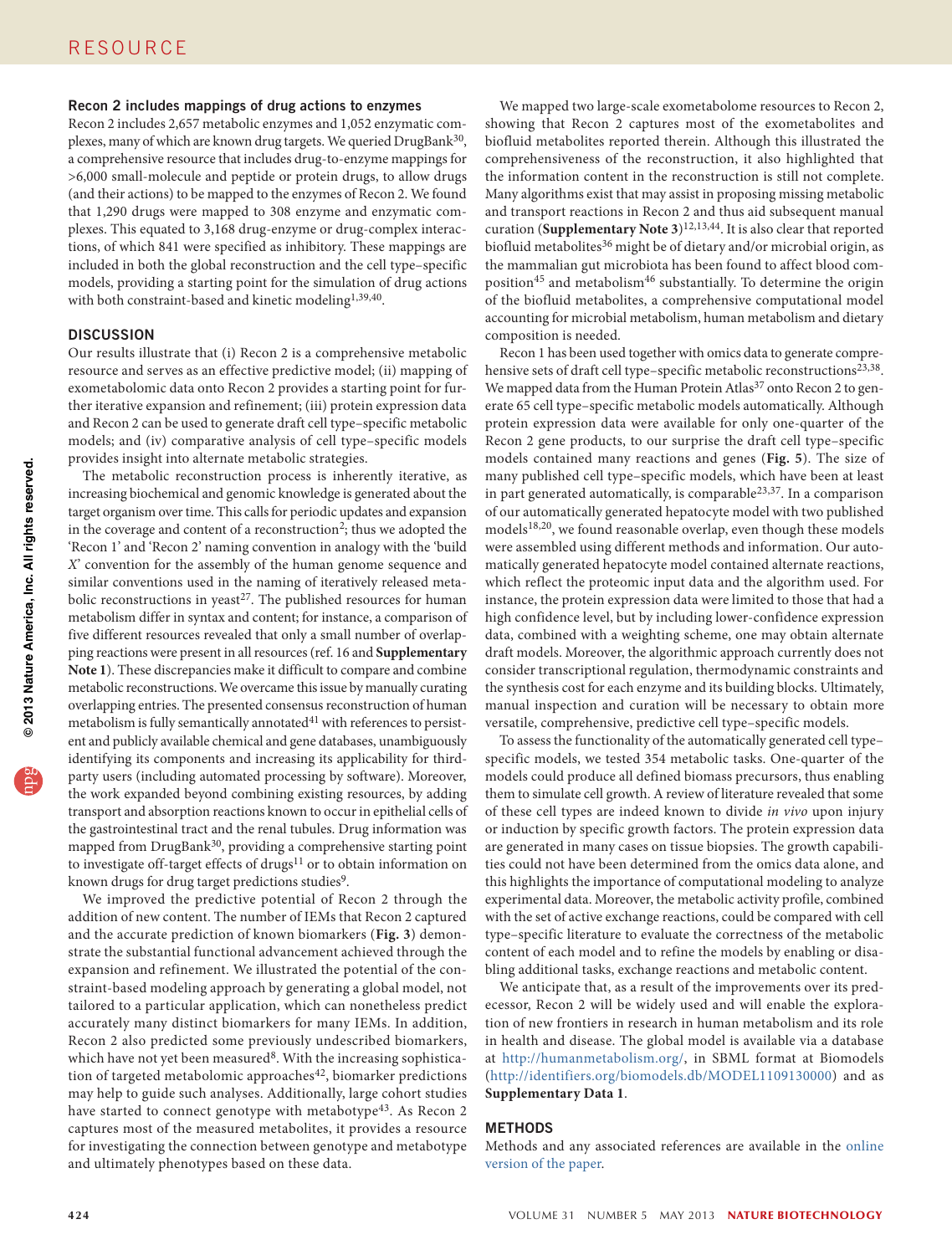*Note: Supplementary information is available in the online version of the paper.*

## **ACKNOWLEDGMENTS**

I.T. was supported, in part, by a Marie Curie International Reintegration Grant (249261) within the 7th European Community Framework Program. I.T., O.R., S.G.T. and M.A. were supported by the European Research Council grant proposal number 232816. S.S. and H.H. were supported by a Rannis research grant (100406022). Authors from Manchester thank the Biotechnology and Biological Sciences Research Council (BBSRC), and Engineering and Physical Sciences Research Council for their funding of the Manchester Centre for Integrative Systems Biology (grant BB/C008219/1), H.W. for Bioprocessing Research Industry Club grants, and P.M. and N. Swainston for support from the European Union FP7 project UNICELLSYS (grant agreement 201142). The Knut and Alice Wallenberg Foundation supported R.A., S.B. and I.N.; D.J. thanks the BBSRC for funding of Systems Approaches to Biological Research grants BB/F005938 and BB/F00561X. A.H. and C.B. were supported by the German Federal Ministry for Education and Research within the Virtual Liver Network (grant numbers 0315756 and 0315741). A.K.C. and J.A.P. acknowledge funding from the US National Institutes of Health (grant GM088244), National Science Foundation (grant 0643548) and Cystic Fibrosis Research Foundation (grant 1060). N.D.P. was supported by a National Cancer Institute to Independence Award in Cancer Research. I.G. thanks the Science and Technology Facilities Council for Scottish Bioinformatics Research Network funding. M.H. and P.M. thank the US National Institute of General Medical Sciences for support under grants R01GM070923 and R01GM080219. M.D.S. thanks the BioRange programme (project SP1.2.4) of The Netherlands Bioinformatics Centre for support under a Besluit Subsidies Investeringen Kennisinfrastructuur grant through The Netherlands Genomics Initiative.

#### **AUTHOR CONTRIBUTIONS**

I.T. and N. Swainston led the project and developed the reconstruction. I.T., N. Swainston, B.Ø.P., P.M. and D.K. wrote the manuscript. B.Ø.P., D.B.K. and P.M. conceived the project. R.M.T.F. and A.H. performed validation of the reconstruction. S.S. and M.L.M. performed substantial manual curation of the reconstruction. M.K.A., H.H., O.R., M.D.S. and S.G.T. contributed to the analysis of the reconstruction and its models. I.T., N. Swainston, R.M.T.F., A.H., S.S., M.K.A., H.H., M.L.M., O.R., M.D.S., S.G.T., R.A., C.B., S.B., A.K.C., P.D., W.B.D., L.E., D. Hala, M.H., D. Hull, D.J., N. Jamshidi, J.J.J., N. Juty, S.K., I.N., N.L.N., N.M., A.M., J.A.P., N.D.P., E. Selkov, M.I., E. Simeonidis, N. Sonnenschein, K.S., A.S., J.H.G.M.v.B., D.W., I.G., J.N., H.V.W., D.B.K., P.M. and B.Ø.P. attended one or more jamboree meetings and provided manual curation of the reconstruction.

#### **COMPETING FINANCIAL INTERESTS**

The authors declare no competing financial interests.

Reprints and permissions information is available online at http://www.nature.com/ reprints/index.html.

- 1. Palsson, B. Systems biology: properties of reconstructed networks. (Cambridge University Press, 2006).
- 2. Thiele, I. & Palsson, B.O. A protocol for generating a high-quality genome-scale metabolic reconstruction. Nat. Protoc. 5, 93-121 (2010).
- 3. Oberhardt, M.A., Palsson, B.O. & Papin, J.A. Applications of genome-scale metabolic reconstructions. Mol. Syst. Biol. 5, 320 (2009).
- 4. Orth, J.D., Thiele, I. & Palsson, B.O. What is flux balance analysis? Nat. Biotechnol. 28, 245–248 (2010).
- 5. Schellenberger, J. et al. Quantitative prediction of cellular metabolism with constraintbased models: the COBRA Toolbox v2.0. Nat. Protoc. 6, 1290–1307 (2011).
- 6. Bordbar, A. & Palsson, B.O. Using the reconstructed genome-scale human metabolic network to study physiology and pathology. J. Intern. Med. 271, 131-141 (2012).
- 7. Duarte, N.C. et al. Global reconstruction of the human metabolic network based on genomic and bibliomic data. Proc. Natl. Acad. Sci. USA 104, 1777-1782 (2007).
- 8. Sahoo, S., Franzson, L., Jonsson, J.J. & Thiele, I. A compendium of inborn errors of metabolism mapped onto the human metabolic network. Mol. Biosyst. 8, 2545–2558 (2012).
- 9. Folger, O. et al. Predicting selective drug targets in cancer through metabolic networks. Mol. Syst. Biol. 7, 501 (2011).
- 10. Frezza, C. et al. Haem oxygenase is synthetically lethal with the tumour suppressor fumarate hydratase. Nature 477, 225–228 (2011).
- 11. Chang, R.L., Xie, L., Bourne, P.E. & Palsson, B.O. Drug off-target effects predicted using structural analysis in the context of a metabolic network model. PLoS Comput. Biol. 6, e1000938 (2010).
- 12. Rolfsson, O., Palsson, B.O. & Thiele, I. The human metabolic reconstruction Recon 1 directs hypotheses of novel human metabolic functions. BMC Syst. Biol. 5, 155 (2011).
- 13. Rolfsson, O., Paglia, G., Magnusdottir, M., Palsson, B.O. & Thiele, I. Inferring the metabolism of human orphan metabolites from their metabolic network context affirms human gluconokinase activity. Biochem. J. 449, 427–435 (2013).
- 14. Bordbar, A., Lewis, N.E., Schellenberger, J., Palsson, B.O. & Jamshidi, N. Insight into human alveolar macrophage and M. tuberculosis interactions via metabolic reconstructions. Mol. Syst. Biol. 6, 422 (2010).
- 15. Heinken, A., Sahoo, S., Fleming, R.M. & Thiele, I. Systems-level characterization of a host-microbe metabolic symbiosis in the mammalian gut. Gut Microbes 4, 28–40 (2013).
- 16. Stobbe, M.D., Houten, S.M., Jansen, G.A., van Kampen, A.H. & Moerland, P.D. Critical assessment of human metabolic pathway databases: a stepping stone for future integration. BMC Syst. Biol. 5, 165 (2011).
- 17. Hao, T., Ma, H.W., Zhao, X.M. & Goryanin, I. Compartmentalization of the Edinburgh Human Metabolic Network. BMC Bioinformatics 11, 393 (2010).
- 18. Gille, C. et al. HepatoNet1: a comprehensive metabolic reconstruction of the human hepatocyte for the analysis of liver physiology. Mol. Syst. Biol. 6, 411 (2010).
- 19. Sahoo, S. & Thiele, I. Predicting the impact of diet and enzymopathies on human small intestinal epithelial cells. Human Mol. Genet. (in the press).
- 20. Jerby, L., Shlomi, T. & Ruppin, E. Computational reconstruction of tissue-specific metabolic models: application to human liver metabolism. Mol. Syst. Biol. 6, 401 (2010).
- 21. McHugh, D.M. et al. Clinical validation of cutoff target ranges in newborn screening of metabolic disorders by tandem mass spectrometry: a worldwide collaborative project. Genet. Med. 13, 230–254 (2011).
- 22. Blazier, A.S. & Papin, J.A. Integration of expression data in genome-scale metabolic network reconstructions. Front Physiol. 3, 299 (2012).
- 23. Agren, R. et al. Reconstruction of genome-scale active metabolic networks for 69 human cell types and 16 cancer types using INIT. PLoS Comput. Biol. 8, e1002518 (2012).
- 24. Sigurdsson, M.I., Jamshidi, N., Steingrimsson, E., Thiele, I. & Palsson, B.O. A detailed genome-wide reconstruction of mouse metabolism based on human Recon 1. BMC Syst. Biol. **4**, 140 (2010).
- 25. Thiele, I. & Palsson, B.O. Reconstruction annotation jamborees: a community approach to systems biology. Mol. Syst. Biol. 6, 361 (2010).
- 26. Herrgard, M.J. et al. A consensus yeast metabolic network reconstruction obtained from a community approach to systems biology. Nat. Biotechnol. 26, 1155-1160 (2008).
- 27. Heavner, B.D., Smallbone, K., Barker, B., Mendes, P. & Walker, L.P. Yeast 5—an expanded reconstruction of the Saccharomyces cerevisiae metabolic network. BMC Syst. Biol. 6, 55 (2012).
- 28. Thiele, I. et al. A community effort towards a knowledge-base and mathematical model of the human pathogen Salmonella Typhimurium LT2. BMC Syst. Biol. 5, 8 (2011).
- 29. Kell, D.B. et al. Metabolic footprinting and systems biology: the medium is the message. Nat. Rev. Microbiol. 3, 557–565 (2005).
- 30. Wishart, D.S. et al. DrugBank: a knowledgebase for drugs, drug actions and drug targets. Nucleic Acids Res. 36, D901-D906 (2008).
- 31. Swainston, N., Smallbone, K., Mendes, P., Kell, D. & Paton, N. The SuBliMinaL Toolbox: automating steps in the reconstruction of metabolic networks. J. Integr. Bioinform. 8, 186 (2011).
- 32. Hoppe, A., Hoffmann, S., Gerasch, A., Gille, C. & Holzhutter, H.G. FASIMU: flexible software for flux-balance computation series in large metabolic networks. BMC Bioinformatics 12, 28 (2011).
- 33. Jain, M. et al. Metabolite profiling identifies a key role for glycine in rapid cancer cell proliferation. Science 336, 1040-1044 (2012).
- 34. Gudmundsson, S. & Thiele, I. Computationally efficient flux variability analysis. BMC Bioinformatics 11, 489 (2010).
- 35. Zelena, E. et al. Development of a robust and repeatable UPLC-MS method for the long-term metabolomic study of human serum. Anal. Chem. 81, 1357-1364 (2009).
- 36. Wishart, D.S. et al. HMDB: a knowledgebase for the human metabolome. Nucleic Acids Res. 37, D603–D610 (2009).
- 37. Uhlen, M. et al. Towards a knowledge-based Human Protein Atlas. Nat. Biotechnol. 28, 1248–1250 (2010).
- 38. Shlomi, T., Cabili, M.N., Herrgard, M.J., Palsson, B.O. & Ruppin, E. Network-based prediction of human tissue-specific metabolism. Nat. Biotechnol. 26, 1003–1010 (2008).
- 39. Smallbone, K., Simeonidis, E., Broomhead, D.S. & Kell, D.B. Something from nothing: bridging the gap between constraint-based and kinetic modelling. FEBS J. 274, 5576–5585 (2007).
- 40. Smallbone, K., Simeonidis, E., Swainston, N. & Mendes, P. Towards a genome-scale kinetic model of cellular metabolism. BMC Syst. Biol. 4, 6 (2010).
- 41. Le Novère, N. et al. Minimum information requested in the annotation of biochemical models (MIRIAM). Nat. Biotechnol. 23, 1509–1515 (2005).
- 42. Paglia, G. et al. Monitoring metabolites consumption and secretion in cultured cells using ultra-performance liquid chromatography quadrupole-time of flight mass spectrometry (UPLC-Q-ToF-MS). Anal. Bioanal. Chem. 402, 1183–1198 (2012).
- 43. Suhre, K. et al. A genome-wide association study of metabolic traits in human urine. Nat. Genet. 43, 565-569 (2011).
- 44. Reed, J.L. et al. Systems approach to refining genome annotation. Proc. Natl. Acad. Sci. USA 103, 17480–17484 (2006).
- 45. Wikoff, W.R. et al. Metabolomics analysis reveals large effects of gut microflora on mammalian blood metabolites. Proc. Natl. Acad. Sci. USA 106, 3698–3703 (2009).
- 46. Claus, S.P. et al. Systemic multicompartmental effects of the gut microbiome on mouse metabolic phenotypes. Mol. Syst. Biol. 4, 219 (2008).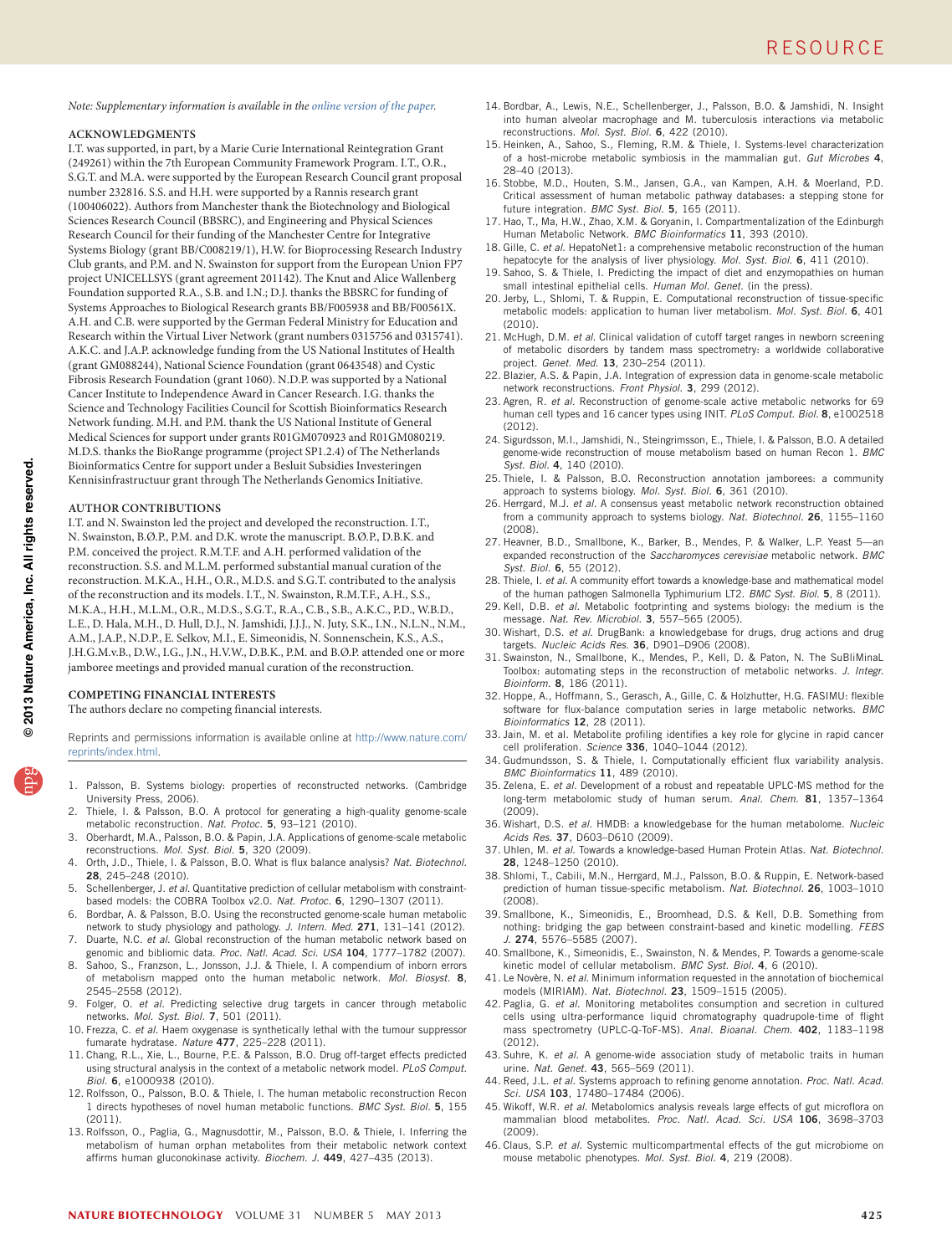#### ONLINE METHODS

**Reconstruction approach.** The reconstruction of the expanded and refined global human metabolic network, Recon 2, was performed in multiple stages. Intermediate versions of Recon 2 are referred to as 'Recon 1.*x*'.

*Jamboree work.* The jamboree meetings were used to discuss strategies combining the content of the two reconstructions and the required quality control of the finished consensus. The strategy was to start with the compartmentalized Recon 1 reconstruction and incrementally add reactions from the EHMN reconstruction.

Initially, automated approaches<sup>31</sup> were applied to Recon 1 (ref. 7) and the  $E$ HMN<sup>17</sup> to solve the problem of inconsistent naming of the components (compartments, metabolites, genes and reactions). The remaining components that could not be automatically matched to existing database entries were manually annotated during the jamboree meetings. Cellular compartments were annotated with Gene Ontology (GO) terms. Metabolites were annotated with terms from the resources Chemical Entities of Biological Interest (ChEBI), Kyoto Encyclopedia of Genes and Genomes (KEGG) Compound, PubChem Compound and HMDB36, and also IUPAC International Chemical Identifier (InChI) terms where possible. Where metabolites were not present in any existing data resources, many were submitted as new entries to ChEBI. Enzymes were annotated with Enzyme Classification (EC) terms, US National Center for Biotechnology Information (NCBI) Gene identifiers and UniProt terms.

The jamboree meetings also focused on manual curation of the reconstruction content. Reactions were curator-validated and annotated with PubMed literature references, standardized GO evidence codes (**Supplementary Table 6**) and a confidence scoring system ranging from 0 (no evidence) to 4 (biochemical evidence)<sup>2</sup> . Metabolites and enzymes were assigned to appropriate cellular compartments. Metabolic reactions were checked to ensure correct stoichiometry, irreversibility, correct assignment of gene association and enzyme rules, and mass and charge balancing, and appropriate transport reactions were added.

*Post-jamboree work.* For reactions that occurred in both Recon 1 and EHMN, the co-occurrence was considered to be evidence for their inclusion in Recon 1.*x*. The jamboree teams had manually evaluated reactions from Recon 1, and reactions unique to the compartmentalized EHMN were added to Recon 1.*x* only if they were mass- and charge-balanced. The charge state of metabolites was calculated at an assumed pH of 7.2. Reactions were mass- and charge-balanced where possible, as defined in Recon 1. Where additional metabolites and reactions were added from sources such as EHMN, the SuBliMinaL Toolbox<sup>31</sup> and COBRA Toolbox<sup>5</sup> were used to apply mass and charge balancing. In cases where reactions contained 'generic' compounds (containing –R and –X groups), which were used to represent a set of specific compounds to decomplexify the reconstruction, mass and charge balancing was not possible. An investigation into thermodynamic consistency of Recon 1 reactions  $\!47$  proposed changes to a small subset of reactions, which were also incorporated. We also updated the gene list based on changes introduced from build 35 to build 37, which includes the removal or replacement of obsolete gene entries.

Subsequently, the Recon 1.*x* content was extended to account for the content in the published HepatoNet1 (ref. 18) reconstruction. The same procedure for converting HepatoNet1 to the syntax of Recon 1.*x* was used as described above. As HepatoNet1 is a pruned and cell-specific stoichiometric model, some conventions were different from that in Recon 1.*x*. Most importantly, the implementation of lipids as some specific pools with fixed fatty-acid distributions was incompatible with the flexible and less specified R system in Recon 1.*x*, and therefore the lipid reactions were excluded from the merging process. HepatoNet1 accounts for multiple extracellular compartments. For simplicity, all of the HepatoNet1 extracellular metabolites and reactions were assumed to be present in a single common extracellular compartment, following the convention of Recon 1.

Content from both the recently published acylcarnitine–fatty acid oxidation module<sup>8</sup> and the metabolic reconstruction for human small intestinal enterocytes<sup>19</sup> were also added to Recon 1.x. The latter accounts for two extracellular compartments (luminal and blood side). Again, a single extracellular compartment was assumed.

As a final step of expanding the content of the global human metabolic reconstruction, thorough literature research was performed to identify missing transport and absorption reactions in Recon 1.*x*. The reconstruction of this module was performed as described previously<sup>2</sup>.

The reconstruction assembly and conversion to a mathematical model was done using rBioNet<sup>48</sup>. The uniqueness of reactions in Recon 1.*x* was determined, and multiple rounds of self-consistency testing and functional assessment of the model performed using established procedures 2 , which included gap analysis<sup>2</sup>, leak tests<sup>32</sup> and a functional analysis.

The resulting reconstruction was finalized and named Recon 2.

**Leak analysis.** A model of Recon 2 was used for the leak analysis, in which all unbalanced reactions were considered inactive by constraining their lower and upper bound flux bounds to zero. The test of mass leaks was performed with a simulation procedure defined in the tutorial of FASIMU<sup>32</sup>, by looking for steady-state flux distributions that either (i) consume no substrates and generate an output or (ii) consume substrates but do not generate products. The flux distributions representing a leak were analyzed manually to identify causative unbalanced reactions. After balancing or deleting the corresponding reaction(s), the test was repeated until no additional leaks were observed. In all simulations with Recon 1 and Recon 2, all metabolites with defined exchange reactions could be taken up and secreted. Reaction constraints applied to the leak-free Recon 2 model that was used for all computations in this study are listed in **Supplementary Table 7**.

Topological analysis. Performing flux variability analysis<sup>34</sup>, while permitting constrained uptake and secretion of all metabolites with defined exchange reactions has been defined, allowed the identification of blocked reactions in Recon 1 and Recon 2, that is, reactions that could not carry any nonzero flux under this simulation condition. Dead-end metabolites were identified as described previously<sup>2</sup>. Compound participation was calculated as described by previously<sup>1</sup> (**Supplementary Note 4**).

**Functional characterization of Recon 1 and Recon 2.** The metabolic capacity of the network was demonstrated by testing nonzero flux values for 354 metabolic tasks, which were based on Recon 1 and ref. 19. For each of the simulations a steady-state flux distribution was calculated. Each metabolic task was optimized individually by choosing the corresponding reaction in either Recon 1 or Recon 2, if present, as objective function and maximized the flux through the reaction (see **Supplementary Table 2**).

**Mapping the compendium of inborn errors of metabolism and predicting**  biomarkers. The compendium of IEMs<sup>8</sup> contains information about causative genes and known biomarkers for 330 distinct IEMs. Using gene-reaction associations, the IEMs were mapped onto Recon 1 and Recon 2. A gene-associated reaction was affected if no isoenzyme existed that was not known to cause an IEM. To predict biomarkers for each IEM affecting one or more reaction, the method reported in ref. 49 was followed. Changes in biomarkers resulting from an IEM were compared with reported biomarkers for each IEM. A Fisher's exact test was applied to compute the hypergeometic *P* value. This analysis was performed for Recon 1 and Recon 2. Mapped IEMs are listed in **Supplementary Table 5**.

**Cancer exometabolome mapping.** Information related to a cancer exometabolome<sup>33</sup>, which reported consumed and secreted compounds in the culture medium, was manually mapped to the metabolites of Recon 2 (**Supplementary Table 3**). Flux variability analysis was performed on the exchange reactions, and the uptake-secretion capability was compared with reported consumption and secretion capability of the cancer cells.

**Biofluid metabolome mapping.** Information about the biofluid location of metabolites was obtained from the MNDB (version August 2012)<sup>36</sup>. Mapping was performed through HMDB identifiers, which were recorded during the reconstruction process.

**Protein expression data mapping.** Protein expression data were downloaded from the Human Protein Atlas<sup>37</sup> in May 2012 and Ensembl identifiers were mapped onto